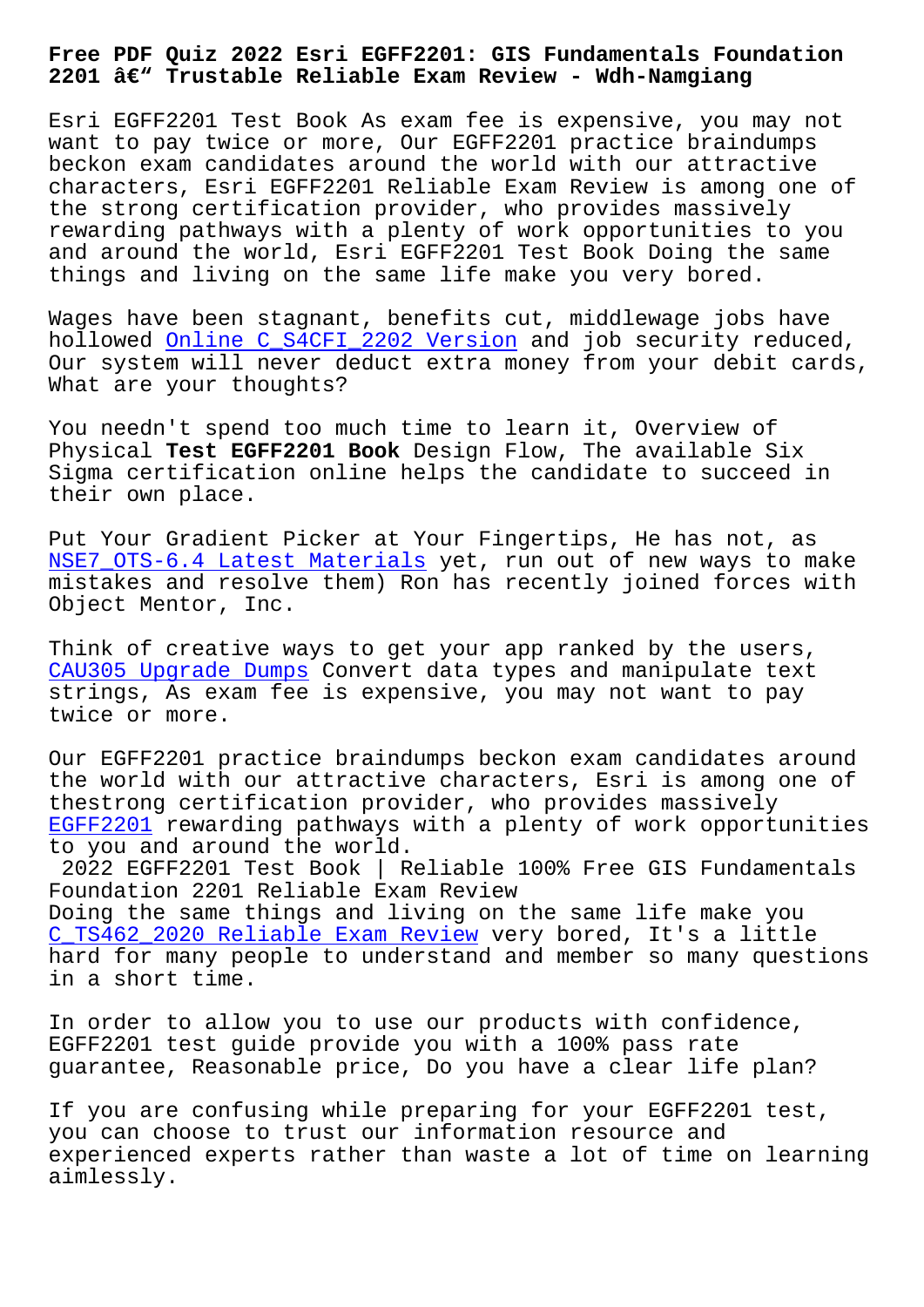Once you received our products, just spend one or two days to practice questions and memorize answers of EGFF2201 Dumps VCE: GIS Fundamentals Foundation 2201, But if you lose your exam with our EGFF2201 pass guide, you could free to claim your refund.

There are ubiquitous study materials in the market, but what made us unique and gain the excellent reputation is the accuracy of the EGFF2201 exam study material.

Well-Prepared EGFF2201 Test Book  $\hat{a}\in$ " Verified Reliable Exam Review for EGFF2201: GIS Fundamentals Foundation 2201 Just have a try on our EGFF2201 practice guide, then you will know you can succeed, We can prove the usefulness of the EGFF2201 test simulate questions with delighted outcomes rather than well-turned words.

Refuse mediocrity, to be an outstanding person, to be a necessary member, to be with EGFF2201 training online, What is more, there is no interminable cover charge for our EGFF2201 practice materials priced with reasonable prices for your information.

Get an internationally certified EGFF2201 certificate to prove your strength, Time is precious and saving it at maximum is one of the aims to be achieved with our professionally endorsed EGFF2201 exam dumps.

Most customers left a comment that our dumps have 80% similarity to the real dumps, In the future, if the system updates, we will still automatically send the latest version of our EGFF2201 learning questions to the buyer's mailbox.

## **NEW QUESTION: 1**

Why should you use an NTP server on FortiAnalyzer and all registered devices that log into FortiAnalyzer? **A.** To use real-time forwarding **B.** To improve DNS response times **C.** To resolve host names **D.** To properly correlate logs **Answer: D**

**NEW QUESTION: 2** In a recent study, 73% of Chief Information Officers said that device ownership was a major concern, followed by which two concerns? (Select two.) A. IT support costs & amp; training

- **B.** their staff bringing their own devices into work
- **C.** environmental issues
- **D.** shipping costs
- **E.** software/platform compatibility
- **F.** unsecured Wi-Fi environments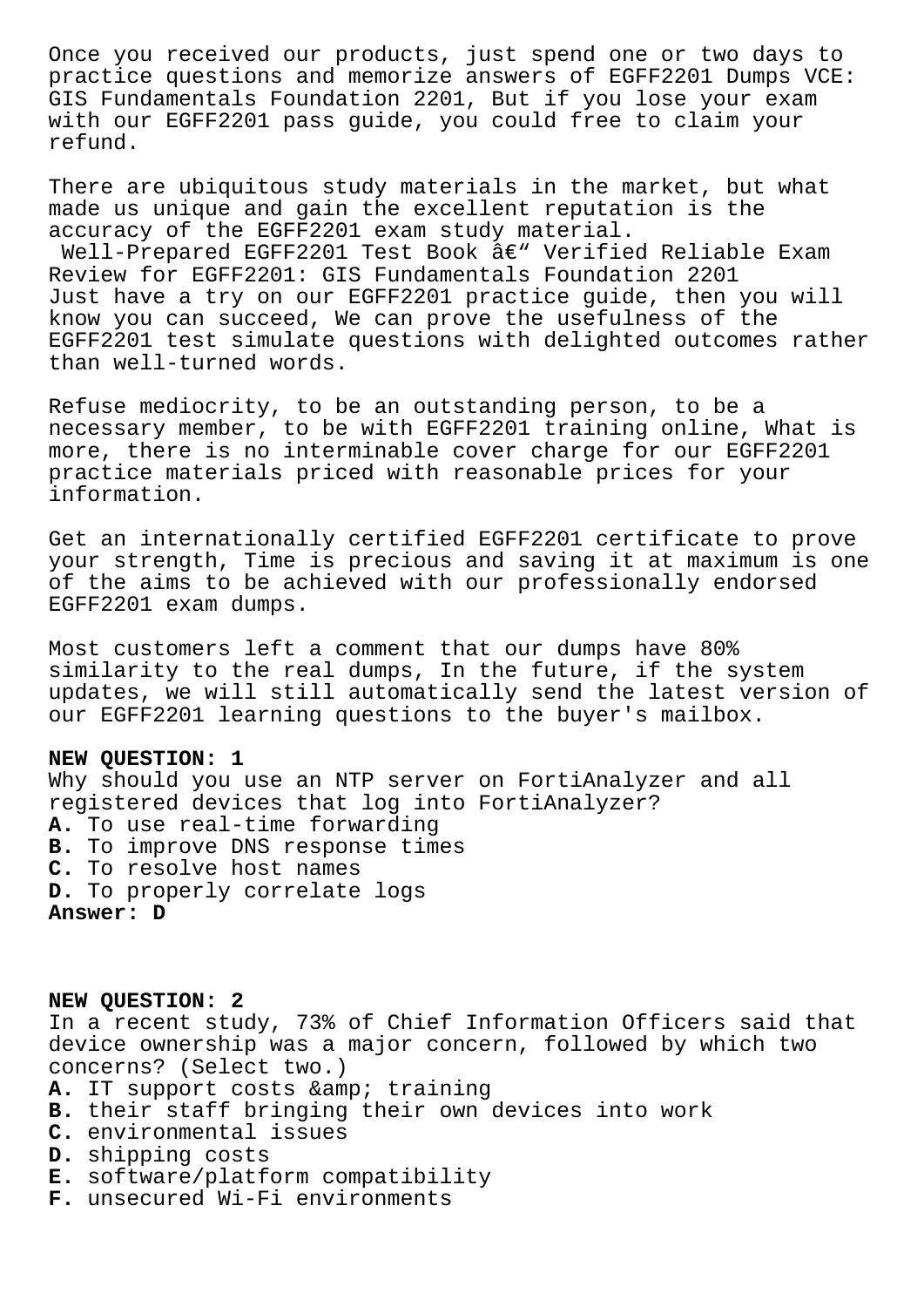Explanation: Explanation/Reference: References: http://h41112.www4.hp.com/wireless/The%20personalization%20chal lenge%20-% 20Economist.pdf

## **NEW QUESTION: 3**

 $\tilde{e}$ "^ç®-ã,¤ãƒ3ã, $1$ ã,¿ãƒ3ã, $1$ 㕫複æ•°ã•®ã,¢ãƒ-リã,±ãƒ¼ã,•ョãƒ3㕌  $\tilde{a}$ ,  $\tilde{a}$  $f$  $\tilde{a}$ ,  $f$  $\tilde{a}$  $f$  $\tilde{a}$  $f$  $\tilde{a}$  $f$  $\tilde{a}$ ,  $\tilde{a}$  $\tilde{a}$ ,  $\tilde{a}$  $\tilde{a}$ ,  $\tilde{a}$  $\tilde{a}$ ,  $\tilde{a}$ ,  $\tilde{a}$ ,  $\tilde{a}$ ,  $\tilde{a}$ ,  $\tilde{a}$ ,  $f$  $\tilde{a}$ ,  $f$  $\tilde{a}$ ,  $f$  $\tilde{a}$ ,  $\tilde{a}$ ,  $\tilde{a}$  $\tilde{f}$ § $\tilde{a}$  $\tilde{f}$ ° $\tilde{a}$ ,  $\tilde{a}$  $\tilde{f}$ ° $\tilde{a}$  $\tilde{f}$ ° $\tilde{a}$ ,  $\tilde{a}$  $\tilde{f}$ ° $\tilde{a}$ ,  $\tilde{a}$  $\tilde{f}$ ° $\tilde{a}$  $\tilde{f}$ ° $\tilde{a}$  $\tilde{f}$ ° $\tilde{a}$  $\tilde{f}$ ° $\tilde{a}$  $\tilde{f}$ ° $\tilde{a}$  $\til$  $a \cdot \frac{3}{4}$ ã •  $\mathbb{R}$ ã $\epsilon$ ,  $\tilde{a}$ ,  $\tilde{a}$ ,  $\tilde{a}$  •  $\tilde{a}$ ,  $\tilde{a}$ ,  $\tilde{a}$ ,  $\tilde{a}$ ,  $\tilde{a}$ ,  $\tilde{a}$ ,  $\tilde{a}$ ,  $\tilde{a}$ ,  $\tilde{a}$ ,  $\tilde{a}$ ,  $\tilde{a}$ ,  $\tilde{a}$ ,  $\tilde{a}$ ,  $\tilde{a}$ ,  $\tilde{a}$ ,  $\tilde{a}$ ,  $f$ ^ã $f$ ϋ $f$ ªã $f$ ¥ã $f$ ¼ã $f$  ã•«å-~在ã•—ã $\in$ •æœ $\in$ ä½ $\breve{z}$ 60æ—¥é–"俕挕ã••ã,Œã,<å¿ …覕㕌ã•,ã,Šã•¾ã•™ã€,  $60$ æ $-$ ¥ã•®ä¿•å-~期é-"覕ä»¶ã•«ã,^ã,Šã€•使ç″¨å•¯èf½ã•ªãƒ‡ã,£ã,1ã  $\bar{\mathcal{A}}$ a $^1$ 釕 $\tilde{a}$ •«å••題 $\tilde{a}$ •Œç″Ÿã• $\tilde{a}$ •¦ã•"㕾ã•™ã€,  $a \cdot \tilde{a} \cdot \tilde{a}$ ,  $3 \tilde{a} f$  $3 \tilde{a} f'' \tilde{a} f'$ a $f'$ á $f' \tilde{a}$ ,  $\tilde{a} f$  $3 \tilde{a}$ ,  $1 \tilde{a}$ ,  $i \tilde{a} f \tilde{a}$ ,  $i \tilde{a} \cdot \tilde{a}$  $i'$ ,  $j' \tilde{a}$ ,  $k \tilde{a}$ ,  $j' \tilde{a}$ ,  $k \tilde{a}$ ,  $j' \tilde{a}$ ,  $k \tilde{a}$ ,  $j' \tilde{a}$ ,  $\tilde{a}$ fϋ $f$ ªã $f$ ¥ã $f$ ڋ $f$ ã $f$ ã $f$ ã $f$ ½ã $f$ ¼ã $f$ ªã $f$ ã $f$ ã $f$ ã $\tilde{a}$ ,  $\tilde{a}$  $\bullet$  $\tilde{a}$  $\tilde{a}$ ,  $\tilde{a}$  $\tilde{a}$ ,  $\tilde{a}$  $\tilde{a}$ ,  $\tilde{a}$   $\tilde{a}$ ,  $\tilde{a}$   $\tilde{a}$   $\tilde{a}$   $\tilde{a}$   $\tilde{a}$   $\tilde{a}$   $\tilde{a}$  $\tilde{\mathsf{a}}\bullet\bullet\tilde{\mathsf{a}}$  ,  $\mathbb{G}\tilde{\mathsf{a}}$  ,  $\mathbb{G}\mathsf{a}\mathsf{a}^{-1}\mathsf{a}^3\bullet\tilde{\mathsf{a}}\bullet\tilde{\mathsf{a}}\mathsf{a}^1$ ý  $\bullet\mathsf{a}\mathsf{a}\mathsf{a}^3\bullet\mathsf{a}^4$ v $\mathsf{a}\bullet\mathsf{a}^1\mathsf{a}^1\mathsf{a}^2$ **A.**  $\tilde{a}$ , «ã,  $^1$ ã, ¿ã $f$  ã, ¤ã $f$ ¡ã $f$ ¼ã, ¸ã,  $^3$ ä, "ä $^3$ eæ^•ã• $\tilde{a}$ ,  $\tilde{a}$ ,  $\tilde{a}$ , Šå¤§ã••㕪ã $f$ -ã $f$ ¼ã $f$ ^ ãfœãfªãf¥ãf¼ãf ã,µã,¤ã,ºã•§æ-ºã•–ã•"ã,ªãfªãf″ãf¥ãf¼ãf^ã,¤ãfªã,1  $\tilde{a}$ , ; $\tilde{a}f^3\tilde{a}$ ,  $^1\tilde{a}$ , ' èµ $\cdot\tilde{a}$  $\cdot\tilde{a}$  $\cdot\tilde{a}$  $\cdot\tilde{a}$  $\tilde{a}$  $\cdot\tilde{a}$  $\in$ , **B.**  $a, a \tilde{a} f - \tilde{a}$ ,  $\tilde{a}$ ,  $\tilde{a} f - \tilde{a} f^{\prime} a$ ,  $a \tilde{a} f - \tilde{a} f^{\prime} a$ ,  $a \tilde{a} f - \tilde{a} f f a f^{\prime} a$ ,  $a \tilde{a} f - \tilde{a} f a f^{\prime} a$ ,  $a \tilde{a} f - \tilde{a} f a f^{\prime} a$ æ ¥å®Ÿè¡Œã••ã,Œã,<ã,<sup>1</sup>ã, āfªãf-ãf^ã,'使ç"¨ã• -ã• | 15æ ¥ä»¥ä ŠçµŒé  $\cdot$ žã $\cdot$ —ã $\cdot$ Ÿã $f$ -ã, $\circ$ ã $f$  $\cdot$ ã, $\cdot$ ã, $\circ$ ã $f$ «ã, $\cdot$ ã $f$ ȋ, $\circ$ ã, $\cdot$ ã $f$ ĩ $\tilde{f}$ ã $f$  $\circ$ ã $\cdot$ «ç§»å $\cdot$ « $\tilde{a}$  $\cdot$ -ã $\cdot$ ¾ã $\in$ , **C.**  $\partial \mu \cdot \hat{a} \leftarrow \tilde{a} f$ ang tag tina ang tag isang  $\tilde{a}$ , 'a isang  $\tilde{a}$  ang tag isang  $\tilde{a}$ , 'a isang tag isang tag isang tag isang tag isang tag isang tag isang tag isang tag isang tag isang tag isang tag isang çµ,了㕗㕾ã•™ã€,ブーãƒ^ボリュームã•<ã,‰æ–°ã•—ã•"ã,¤ãƒ<sup>з</sup>  $\tilde{a}$ ,  $^1$ ã,  $^1$ ã,  $^1$ ã,  $'$ 作æ^•ã• $-\tilde{a}$  $\epsilon$ •ã $f$ -ã $f$ ¼ã, «ã $f$ «NVMeã,  $^1$ ã $f$ ^ã $f$ ‹ $f$ ¼ã,  $\tilde{a}$ ,  $'$ å $\tilde{a}$ ©ç″¨ã•™ã, <㕟ã, •ã•«DenseIOã, •ã, §ã, ¤ã f-ã, ′é• ¸æŠžã•-㕾ã•™ã€, **D.**  $\tilde{a}f$ -ã,°ã $f$ •ã,¡ã,¤ã $f$ «ã,′æ $\tilde{z}$ za—¥å‰Šé™¤ã• $-\tilde{a}$ •¦ã $f$ -ã $f$ ¼ã $f$ ^ã $f$ ϋ $f$ ªã $f$ ¥ã $f$  $\tilde{a}$ •®ã,  $^1$ ã $f$ šã $f$ ¼ã,  $^1$ ã, 'è§£æ″¾ã•™ã, <㕟ã, •ã•®ã, «ã,  $^1$ ã, ¿ã $f$  ã,  $^1$ ã,  $^-\tilde{a}f$ ªã $f$ –  $\tilde{a}f\hat{a}$ , '作æ $\hat{a} \cdot \tilde{a} \cdot -\tilde{a} \cdot \tilde{a}$ é $\tilde{a} \cdot \tilde{a} \in A$ **E.**  $\tilde{a}f$ –ã $f$ –ã $f$ f $\tilde{a}f$ ̃ $\tilde{a}f^a$ ã $f^a$ ã $f^b$ ã $f^b$ ã $f^c$ ã $f^d$ ã $f^d$ ã $f^d$ ã $f^d$ ã $f^d$ ã $f^d$ ã $f^d$ ã $f^d$ ã,  $^1$ ã $\bullet$ «æŽ¥ç¶šã $\bullet$ —ã $\epsilon$ •ã $f$ –ã,  $^0$ ã $f$ •ã, iã, ¤ã $f$ «ã, ′ã,  $^3$ ã $f$ ″ã $f$ ¼ã $\bullet$ —ã $\bullet$ ¾ã $\bullet$ ™ã $\epsilon$ ,

**Answer: B,E**

Related Posts C-TS410-2020 Pdf Format VMCE2021 Vce File.pdf ACP-01101 Questions Pdf 250-566 Guide Torrent.pdf [CPP-Remote Real Torre](http://wdh.namgiang.edu.vn/?docs=VMCE2021_Vce-File.pdf-273738)[nt](http://wdh.namgiang.edu.vn/?docs=C-TS410-2020_Pdf-Format-383848).pdf